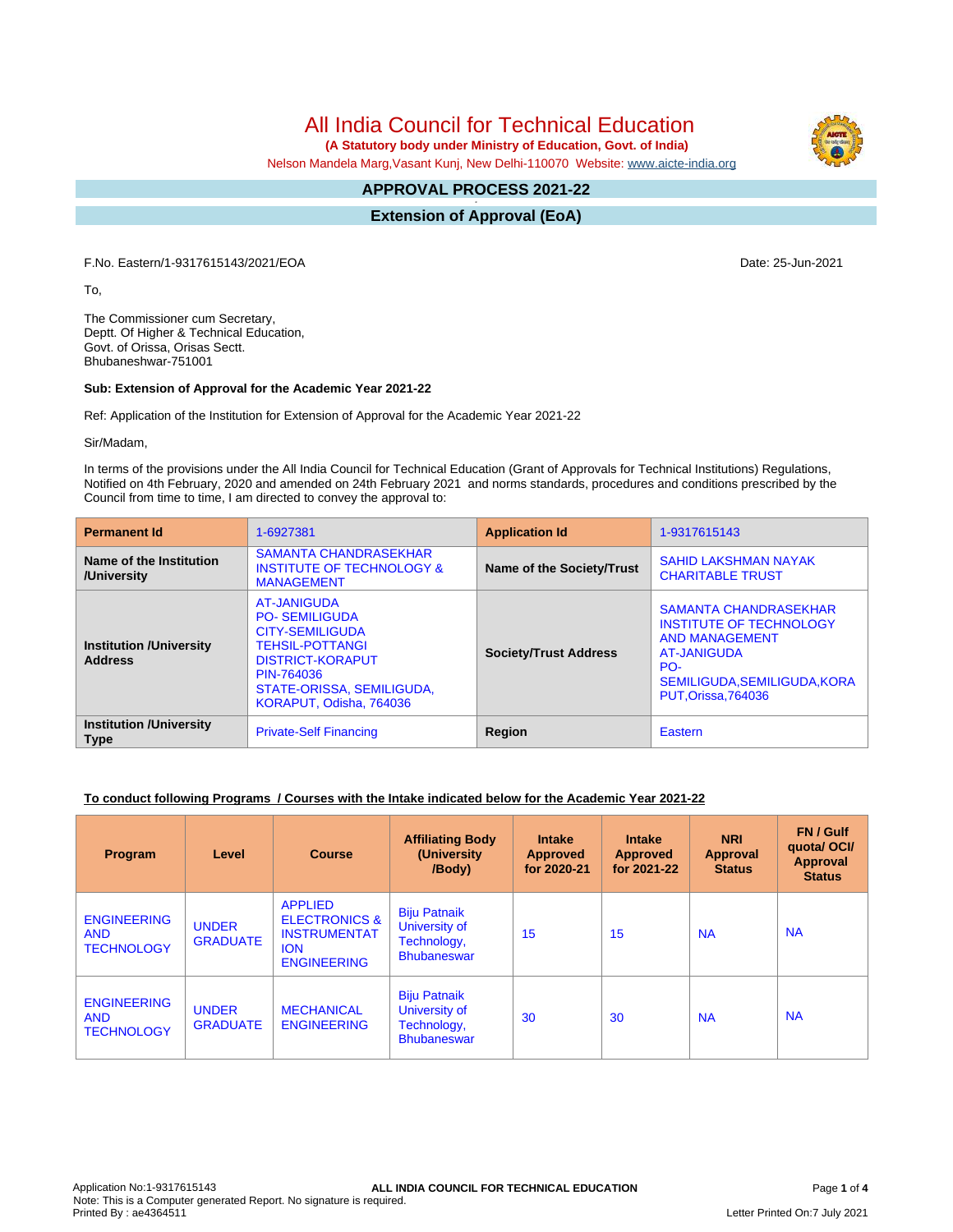| <b>ENGINEERING</b><br><b>AND</b><br><b>TECHNOLOGY</b> | <b>UNDER</b><br><b>GRADUATE</b> | <b>ELECTRONICS &amp;</b><br><b>COMMUNICATIO</b><br><b>N ENGG</b> | <b>Biju Patnaik</b><br>University of<br>Technology,<br><b>Bhubaneswar</b>        | 30 | 30 | <b>NA</b> | <b>NA</b> |
|-------------------------------------------------------|---------------------------------|------------------------------------------------------------------|----------------------------------------------------------------------------------|----|----|-----------|-----------|
| <b>ENGINEERING</b><br><b>AND</b><br><b>TECHNOLOGY</b> | <b>UNDER</b><br><b>GRADUATE</b> | <b>ELECTRICAL</b><br><b>ENGINEERING</b>                          | <b>Biju Patnaik</b><br>University of<br>Technology,<br><b>Bhubaneswar</b>        | 30 | 30 | <b>NA</b> | <b>NA</b> |
| <b>ENGINEERING</b><br><b>AND</b><br><b>TECHNOLOGY</b> | <b>UNDER</b><br><b>GRADUATE</b> | <b>COMPUTER</b><br><b>SCEINCE &amp;</b><br><b>ENGINEERING</b>    | <b>Biju Patnaik</b><br>University of<br>Technology,<br><b>Bhubaneswar</b>        | 30 | 30 | <b>NA</b> | <b>NA</b> |
| <b>ENGINEERING</b><br><b>AND</b><br><b>TECHNOLOGY</b> | <b>UNDER</b><br><b>GRADUATE</b> | <b>CIVIL</b><br><b>ENGINEERING</b>                               | <b>Biju Patnaik</b><br><b>University of</b><br>Technology,<br><b>Bhubaneswar</b> | 30 | 30 | <b>NA</b> | <b>NA</b> |
| <b>ENGINEERING</b><br><b>AND</b><br><b>TECHNOLOGY</b> | <b>UNDER</b><br><b>GRADUATE</b> | <b>MECHANICAL</b><br><b>ENGINEERING</b>                          | <b>Biju Patnaik</b><br>University of<br>Technology,<br><b>Bhubaneswar</b>        | 30 | 30 | <b>NA</b> | <b>NA</b> |
| <b>ENGINEERING</b><br><b>AND</b><br><b>TECHNOLOGY</b> | <b>UNDER</b><br><b>GRADUATE</b> | <b>CIVIL</b><br><b>ENGINEERING</b>                               | <b>Biju Patnaik</b><br>University of<br>Technology,<br><b>Bhubaneswar</b>        | 30 | 30 | <b>NA</b> | <b>NA</b> |

**It is mandatory to comply with all the essential requirements as given in APH 2021-22 (Appendix 6)**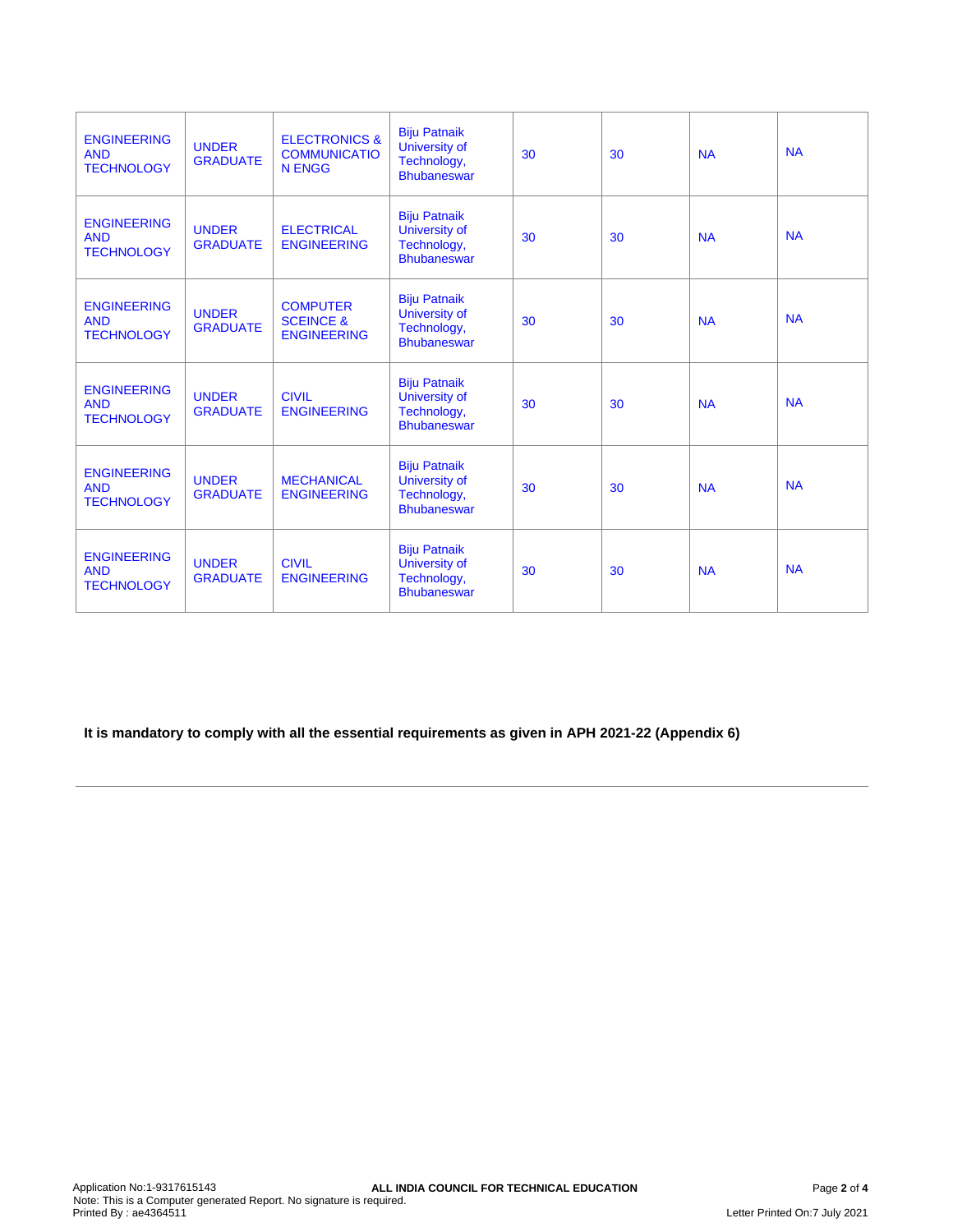# **Important Instructions**

- 1. The State Government/ UT/ Directorate of Technical Education/ Directorate of Medical Education shall ensure that 10% of reservation for Economically Weaker Section (EWS) as per the reservation policy for admission, operational from the Academic year 2019-20 is implemented without affecting the reservation percentages of SC/ ST/ OBC/ General. However, this would not be applicable in the case of Minority Institutions referred to the Clause (1) of Article 30 of Constitution of India. Such Institution shall be permitted to increase in annual permitted strength over a maximum period of two years.
- 2. The Institution offering courses earlier in the Regular Shift, First Shift, Second Shift/Part Time now amalgamated as total intake shall have to fulfil all facilities such as Infrastructure, Faculty and other requirements as per the norms specified in the Approval Process Handbook 2021-22 for the Total Approved Intake. Further, the Institutions Deemed to be Universities/ Institutions having Accreditation/ Autonomy status shall have to maintain the Faculty: Student ratio as specified in the Approval Process Handbook.
- 3. Strict compliance of Anti-Ragging Regulation, Establishment of Committee for SC/ ST, Establishment of Internal Complaint Committee (ICC), Establishment of Online Grievance Redressal Mechanism, Barrier Free Built Environment for disabled and elderly persons, Fire and Safety Certificate should be maintained as per the provisions made in Approval Process Handbook and AICTE Regulation notified from time to time.
- 4. In case of any differences in content in this Computer generated Extension of Approval Letter, the content/information as approved by the Executive Council / General Council as available on the record of AICTE shall be final and binding.

**Prof.Rajive Kumar Member Secretary, AICTE**

#### Copy \*\* to:

**1. The Director of Technical Education\*\*, Odisha**

#### **2**. **The Registrar\*\*,**

Biju Patnaik University Of Technology, Bhubaneswar

- **3. The Principal / Director,**
	- SAMANTA CHANDRASEKHAR INSTITUTE OF TECHNOLOGY & MANAGEMENT At-Janiguda Po- Semiliguda City-Semiliguda Tehsil-Pottangi District-Koraput Pin-764036 State-Orissa, Semiliguda,Koraput, Odisha,764036

#### **4. The Secretary / Chairman,**

SAMANTA CHANDRASEKHAR INSTITUTE OF TECHNOLOGY AND MANAGEMENT AT-JANIGUDA PO-SEMILIGUDA SEMILIGUDA,KORAPUT Orissa,764036

## **5. The Regional Officer,**

All India Council for Technical Education College of Leather Technology Campus Block LB, Sector III, Salt Lake City Kolkata - 700 098, West Bengal

#### **6. Guard File(AICTE)**

Note: Validity of the Course details may be verified at <http://www.aicte-india.org/> **.**

\*\* Individual Approval letter copy will not be communicated through Post/Email. However, consolidated list of Approved Institutions(bulk) will be shared through